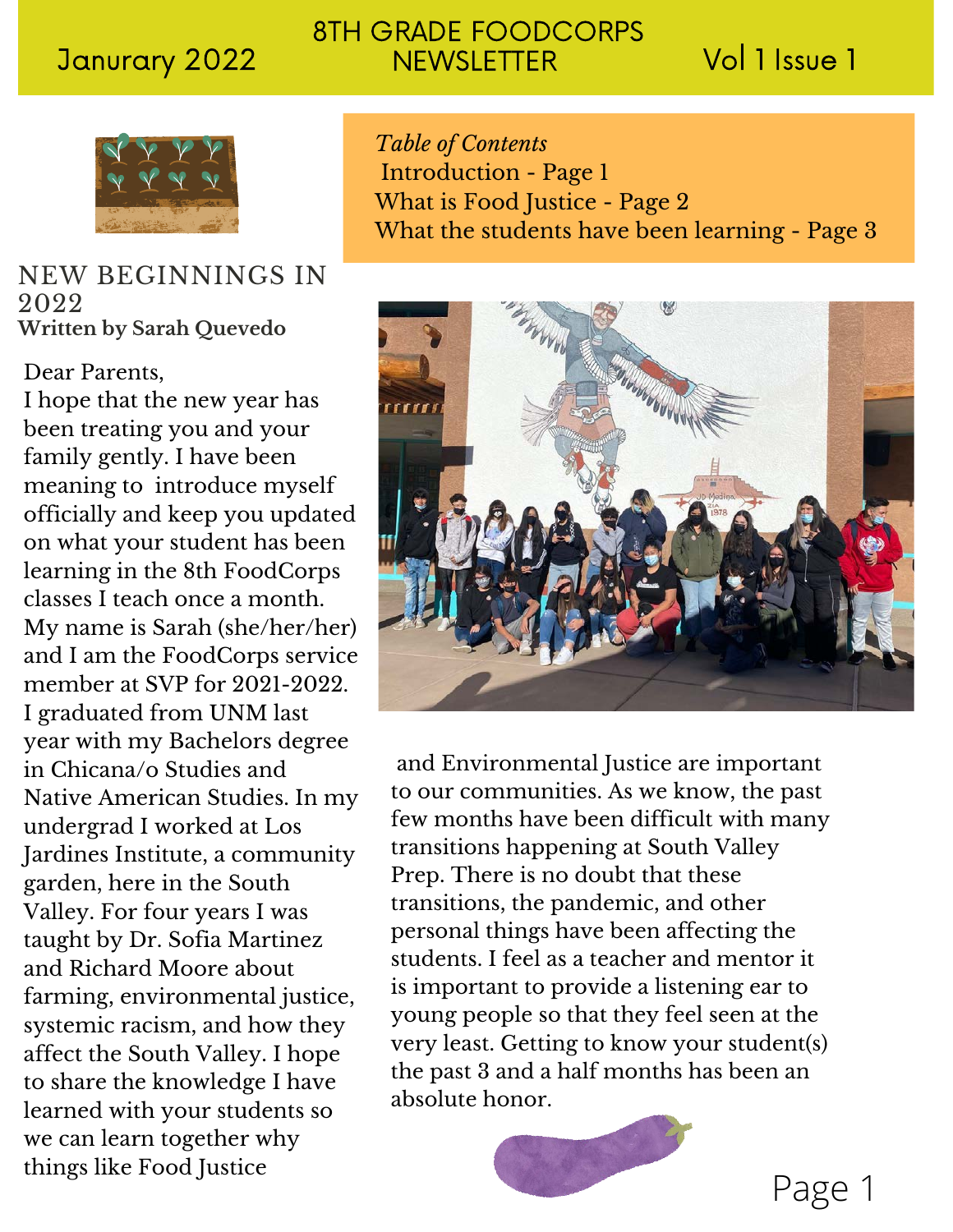# What is<br>Food Justice?



'The Food Justice Movement works to ensure universal access to nutritious, affordable, and culturally-appropriate food for all, while advocating for the well-being and safety of those involved in the food production process. The movement aims to address disparities in food access, particularly for communities of color and low-income communities, by examining the structural roots of our food system. Food Justice addresses questions of land ownership, agricultural practices, distribution of technology and resources, workers' rights, and the historical injustices communities of color have faced. Food Justice is closely intertwined with environmental justice and sustainability movements." (Boston University)